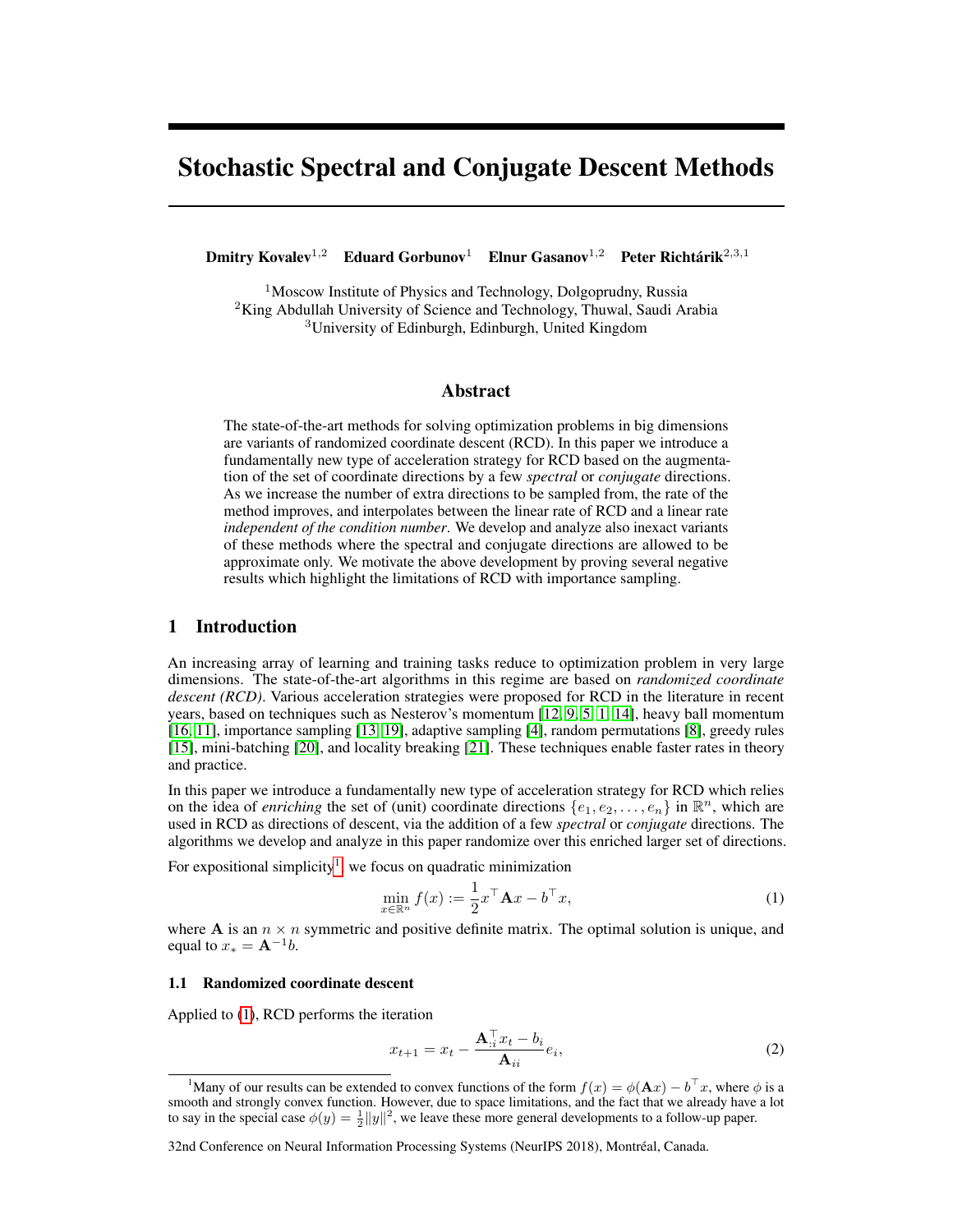| <b>Method Name</b>                        | <b>Algorithm</b> | Rate              | Reference                |
|-------------------------------------------|------------------|-------------------|--------------------------|
| stochastic descent (SD)                   | $(4)$ , Alg 1    | $(5)$ , Lem 1     | Gower and Richtárik [6]  |
| stochastic spectral descent (SSD)         | Alg $2$          | $(6)$ , Thm 2     | <b>NEW</b>               |
| stochastic conjugate descent (SconD)      | Sec $2.2$        | Thm 2             | <b>NEW</b>               |
| randomized coordinate descent (RCD)       | $(2)$ , Alg 3    | (3), (11)         | Gower and Richtárik [6]  |
| stochastic spectral coord. descent (SSCD) | Alg $4$          | $(7)$ , Thm $8$   | <b>NEW</b>               |
| mini-batch SD (mSD)                       | Alg $5$          | Lem <sub>9</sub>  | Richtárik and Takáč [18] |
| mini-batch SSCD (mSSCD)                   | Alg $6$          | Thm <sub>10</sub> | <b>NEW</b>               |
| inexact SconD (iSconD)                    | Alg $7$          | Thm $15$          | <b>NEW</b>               |
| inexact SSD (iSSD)                        | Alg $8$          | Sec F.2           | <b>NEW</b>               |

Table 1: Algorithms described in this paper.

where at each iteration, i is chosen with probability  $p_i > 0$ . It was shown by Leventhal and Lewis [10] that if the probabilities are proportional to the diagonal elements of A (i.e.,  $p_i \propto A_{ii}$ ), then the random iterates of RCD satisfy  $\mathbb{E}\left[\left\|x_t - x_*\right\|_{\mathbf{A}}^2\right] \leq (1-\rho)^t \|x_0 - x_*\|_{\mathbf{A}}^2$ , where  $\rho = \frac{\lambda_{\min}(\mathbf{A})}{\text{Tr}(\mathbf{A})}$  and  $\lambda_{\min}(\mathbf{A})$  is the minimal eigenvalue of A. That is, as long as the number of iterations t is at least

$$
\mathcal{O}\left(\frac{\text{Tr}(\mathbf{A})}{\lambda_{\min}(\mathbf{A})}\log\frac{1}{\epsilon}\right),\tag{3}
$$

we have  $\mathbb{E}[\|x_t - x_*\|_A^2] \leq \epsilon$ . Note that  $\frac{\text{Tr}(\mathbf{A})}{\lambda_{\min}(\mathbf{A})} \geq n$ , and that this can be arbitrarily larger than n.

#### 1.2 Stochastic descent

Recently, Gower and Richtárik [6] developed an iterative "sketch and project" framework for solving linear systems and quadratic optimization; see [7] for extensions. In the context of problem (1), their method reads as

$$
x_{t+1} = x_t - \frac{s_t^{\top}(\mathbf{A}x_t - b)}{s_t^{\top} \mathbf{A} s_t} s_t,
$$
\n<sup>(4)</sup>

where  $s_t \in \mathbb{R}^n$  is a random vector sampled from some fixed distribution  $\mathcal{D}$ . In this paper we will refer to this method by the name *stochastic descent (SD)*.

Note that  $x_{t+1}$  is obtained from  $x_t$  by minimizing  $f(x_t + h s_t)$  for  $h \in \mathbb{R}$  and setting  $x_{t+1} = x_t + h s_t$ . Further, note that RCD arises as a special case with  $D$  being a discrete probability distribution over the set  $\{e_1, \ldots, e_n\}$ . However, SD converges for virtually any distribution  $D$ , including discrete and continuous distributions. In particular, Gower and Richtárik [6] show that as long as  $\mathbb{E}_{s \sim \mathcal{D}}[\mathbf{H}]$  is invertible, where  $\mathbf{H} := \frac{s s^\top}{s^\top \mathbf{A} s}$ , then SD converges as

$$
\mathcal{O}\left(\frac{1}{\lambda_{\min}(\mathbf{W})}\log\frac{1}{\epsilon}\right),\tag{5}
$$

where  $\mathbf{W}:=\mathbb{E}_{s\sim\mathcal{D}}[\mathbf{A}^{1/2}\mathbf{H}\mathbf{A}^{1/2}]$  (see Lemma 1 for a more refined result due to Richtárik and Takáč [18]). Rate of RCD in (3) can be obtained as a special case of (5).

#### 1.3 Stochastic spectral and conjugate descent

The starting point of this paper is the new observation that stochastic descent obtains the rate

$$
\mathcal{O}\left(n\log\frac{1}{\epsilon}\right) \tag{6}
$$

in the special case when  $\mathcal D$  is chosen to be the uniform distribution over the eigenvectors of **A** (see Theorem 2). For obvious reasons, we refer to this new method as *stochastic spectral descent (SSD).*

To the best of our knowledge, SSD was not explicitly considered in the literature before. We should note that SSD is fundamentally different from *spectral gradient descent* [3, 2], which refers to a family of gradient methods with a special choice of stepsize depending on the spectrum of  $\nabla^2 f$ .

The rate (6) does not merely provide an improvement on the rate of RCD given in (3); what is remarkable is that this rate is completely independent of the properties (such as conditioning) of A.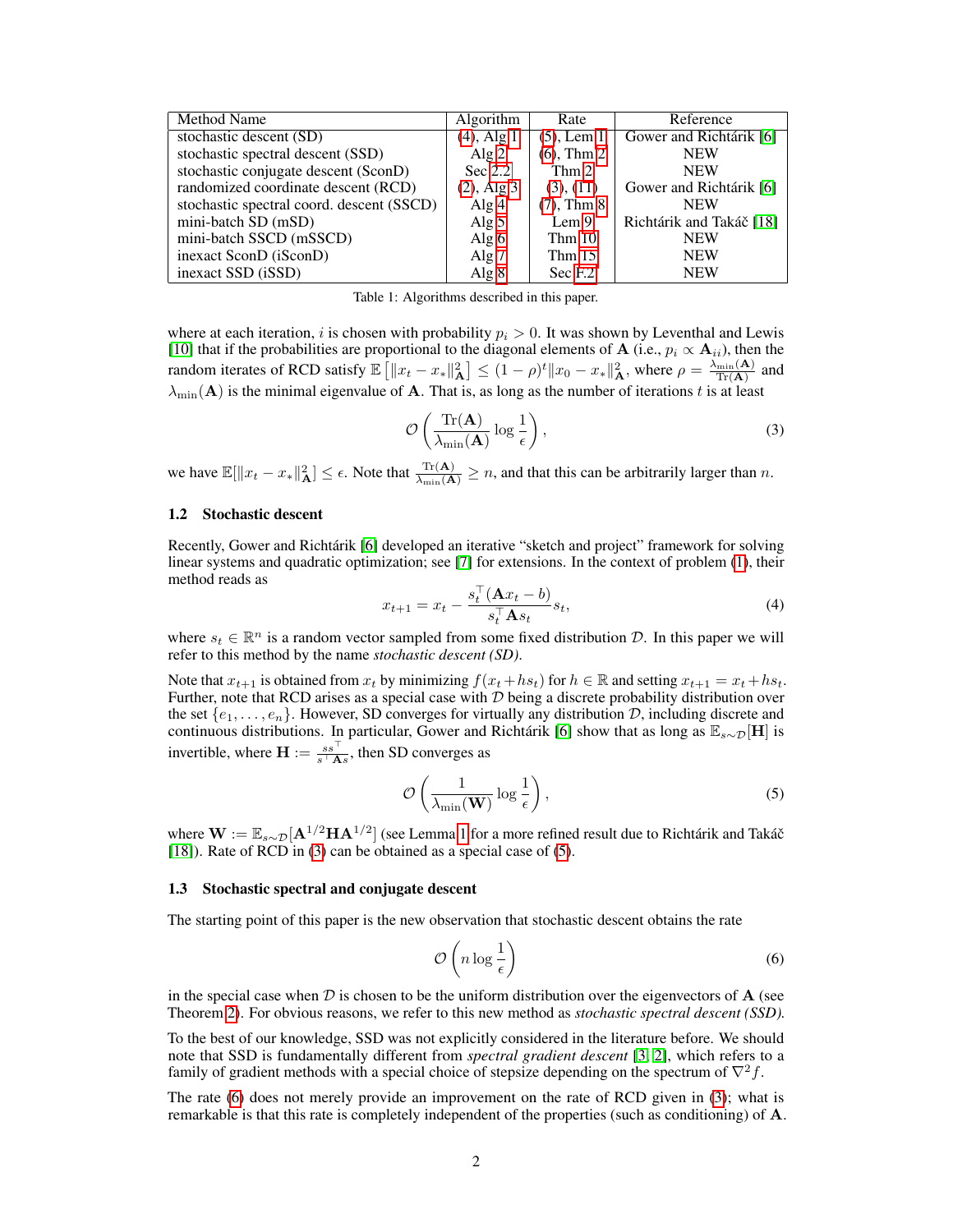| Result                                                                                                                                 | - Thm |  |
|----------------------------------------------------------------------------------------------------------------------------------------|-------|--|
| Uniform probabilities are optimal for $n = 2$                                                                                          |       |  |
| Uniform probabilities are optimal for any $n \geq 2$ as long as <b>A</b> is diagonal                                                   |       |  |
| "Importance sampling" $p_i \propto A_{ii}$ can lead to an arbitrarily worse rate than $p_i = 1/n$                                      |       |  |
| "Importance sampling" $p_i \propto   \mathbf{A}_{i}  ^2$ can lead to an arbitrarily worse rate than $p_i = 1/n$                        |       |  |
| For every $n \ge 2$ and $T > 0$ , $\exists$ <b>A</b> : rate of RCD with opt. probabilities is $\mathcal{O}(T \log \frac{1}{\epsilon})$ |       |  |
| For every $n \ge 2$ and $T > 0$ , $\exists$ <b>A</b> : rate of RCD with opt. probabilities is $\Omega(T \log \frac{1}{\epsilon})$      |       |  |

Table 2: Summary of results on importance and optimal sampling in RCD.

Moreover, we show that this method is *optimal* among the class of stochastic descent methods (4) parameterized by the choice of the distribution  $D$  (see Theorem 8). Despite the attractiveness of its rate, SSD is not a practical method. This is because once we have the eigenvectors of A available, the optimal solution  $x_*$  can be assembled directly without the need for an iterative method.

We extend all results discussed above for SSD, including the rate (6), to the more general class of methods we call *stochastic conjugate descent* (*SconD*), for which  $D$  is the uniform distribution over vectors  $v_1, \ldots, v_n$  which are mutually **A** *conjugate*:  $v_i^{\top} A v_j = 0$  for  $i \neq j$  and  $v_i^{\top} A v_i = 1$ .

#### 1.4 Optimizing probabilities in RCD

The idea of speeding up RCD via the use of non-uniform probabilities was pioneered by Nesterov [13] in the context of smooth convex minimization, and later built on by many authors [19, 17, 1]. In the case of non-accelerated RCD, and in the context of smooth convex optimization, the most popular choice of probabilities is to set  $p_i \propto L_i$ , where  $L_i$  is the Lipschitz constant of the gradient of the objective corresponding to coordinate i [13, 19]. For problem (1), we have  $L_i = \mathbf{A}_{ii}$ . Gower and Richtárik [6] showed that the optimal probabilities for (1) can in principle be computed through semidefinite programming (SDP); however, no theoretical properties of the optimal solution of the SDP were given.

As a warm-up, we first ask: how important is importance sampling? More precisely, we investigate RCD with probabilities  $p_i \propto \mathbf{A}_{ii}$ , and RCD with probabilities  $p_i \propto ||\mathbf{A}_{i:}||^2$ , considered as RCD with "importance sampling", and compare these with the baseline RCD with uniform probabilities. Our result (see Theorem 5) contradicts conventional "wisdom". In particular, we show that for every  $n$ there is a matrix A such that diagonal probabilities lead to the best rate. Moreover, the rate of RCD with "importance" can be arbitrarily worse than the rate of RCD with uniform probabilities. The same result applies to probabilities proportional to the square of the norm of the *i*th row of **A**.

We then switch gears, and motivated by the nature of SSD, we ask the following question: in order to obtain a condition-number-independent rate such as (6), do we *have to* consider new (and hard to compute) descent directions, such as eigenvectors of A, or can a similar effect be obtained using RCD with a better selection of probabilities? We give two negative results to this question (see Theorems 6 and 7). First, we show that for any  $n \geq 2$  and any  $T > 0$ , there is a matrix **A** such that the rate of RCD with *any probabilities* (including the optimal probabilities) is  $\mathcal{O}(T \log \frac{1}{5})$ . Second, we give a similar but much stronger statement where we reach the same conclusion, but for the *lower bound* as opposed to the upper bound. That is,  $\mathcal O$  is replaced by  $\Omega$ .

As a by-product of our investigations into importance sampling, we establish that for  $n = 2$ , *uniform probabilities* are optimal for all matrices **A** (see Thm 3). For a summary of these results, see Table 2.

#### 1.5 Interpolating between RCD and SSD

RCD and SSD lie on opposite ends of a continuum of stochastic descent methods for solving (1). RCD "minimizes" the work per iteration without any regard for the number of iterations, while SSD minimizes the number of iterations without any regard for the cost per iteration (or pre-processing cost). Indeed, one step of RCD costs  $\mathcal{O}(|\mathbf{A}_{i:0}|_0)$  (the number of nonzero entries in the *i*th row of A), and hence RCD can be implemented very efficiently for sparse A. If uniform probabilities are used, no pre-processing (for computing probabilities) is needed. These advantages are paid for by the rate (3), which can be arbitrarily high. On the other hand, the rate of SSD does not depend on A. This advantage is paid for by a high pre-processing cost: the computation of the eigenvectors. This pre-processing cost makes the method utterly impractical.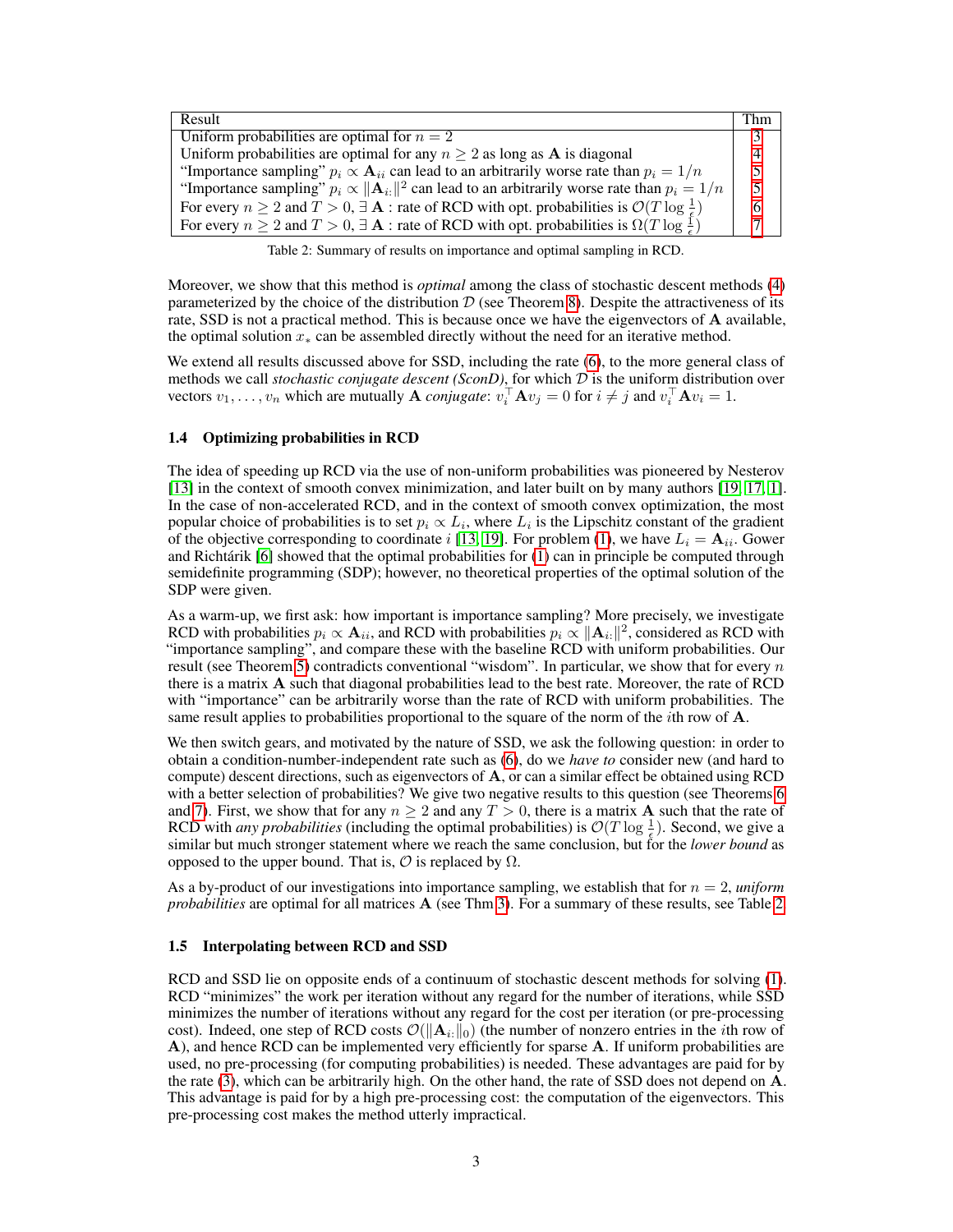|                            | general spectrum                                                                    | $n - k$ largest eigvls<br>are $\gamma$ -clustered:<br>$c \leq \lambda_i \leq \gamma c$<br>for $k+1 \leq i \leq n$ | $\alpha$ -exponentially<br>decaying eigenvalues |
|----------------------------|-------------------------------------------------------------------------------------|-------------------------------------------------------------------------------------------------------------------|-------------------------------------------------|
| RCD $(p_i \propto A_{ii})$ | $\cup_i \wedge_i$                                                                   | $\gamma nc$<br>$\lambda_1$                                                                                        | $\frac{1}{\alpha^{n-1}}$                        |
| <b>SSCD</b>                | $(k+1)\lambda_{k+1}$ <sup>1</sup> $\sum_{i=k+2}^{n}$ $\lambda_i$<br>$\lambda_{k+1}$ | $\gamma n$                                                                                                        | $\overline{\alpha^{n-k-1}}$                     |
| <b>SSD</b>                 | $\, n$                                                                              | $\, n$                                                                                                            | $\, n$                                          |

Table 3: Comparison of complexities of RCD, SSCD (with parameter  $0 \le k \le n - 1$ ) and SSD under various regimes on the spectrum of  $\hat{A}$ . In all terms we suppress a factor of  $\log \frac{1}{\epsilon}$ .

One of the main contributions of this paper is the development of a new *parametric family of algorithms that in some sense interpolate between RCD and SSD*. In particular, we consider the stochastic descent algorithm (4) with  $D$  being a discrete distribution over the search directions  $\{e_1, \ldots, e_n\} \cup \{u_1, \ldots, u_k\}$ , where  $u_i$  is the eigenvectors of **A** corresponding to the *i*th smallest eigenvalue of A. We call this new method *stochastic spectral coordinate descent (SSCD)*.

We compute the optimal probabilities of this distribution, which turn out to be unique, and show that for  $k \ge 1$  they depend on the  $k + 1$  smallest eigenvalues of **A**:  $0 < \lambda_1 \le \lambda_2 \le \cdots \le \lambda_{k+1}$ . In particular, we prove (see Theorem 8) that the rate of SSCD with optimal probabilities is

$$
\mathcal{O}\left(\frac{(k+1)\lambda_{k+1} + \sum_{i=k+2}^{n} \lambda_i}{\lambda_{k+1}} \log \frac{1}{\epsilon}\right). \tag{7}
$$

For  $k = 0$ , SSCD reduces to RCD with  $p_i \propto A_{ii}$ , and the rate (7) reduces to (3). For  $k = n - 1$ , SSCD *does not* reduce to SSD. However, the rates match. Indeed, in this case the rate (7) reduces to (6). Moreover, the rate improves monotonically as k increases, from  $\mathcal{O}(\frac{\text{Tr}(\mathbf{A})}{\lambda}$  $\frac{\text{Tr}(\mathbf{A})}{\lambda_{\min}(\mathbf{A})} \log \frac{1}{\epsilon}$  (for  $k = 0$ ) to

 $\mathcal{O}(n \log \frac{1}{\epsilon})$  (for  $k = n - 1$ ).

• *SSCD removes the effect of the* k *smallest eigenvalues.* Note that the rate (7) does *not depend* on the k smallest eigenvalues of A. That is, by adding the eigenvectors  $u_1, \ldots, u_k$  corresponding to the k smallest eigenvalues to the set of descent directions, we have removed the effect of these eigenvalues.

• *Clustered eigenvalues.* Assume that the  $n - k$  largest eigenvalues are clustered:  $c \leq \lambda_i \leq \gamma c$ for some  $c > 0$  and  $\gamma > 1$ , for all  $k + 1 \le i \le n$ . In this case, the rate (7) can be estimated as a function of the clustering "tightness" parameter  $\gamma$ :  $\mathcal{O}(\gamma n \log \frac{1}{\epsilon})$ . See Table 3. This can be arbitrarily better than the rate of RCD, even for  $k = 1$ . In other words, there are situations where by enriching the set of directions used by RCD by a single eigenvector only, the resulting method accelerates dramatically. To give a concrete and simplified example to illustrate this, assume that  $\lambda_1 = \delta > 0$ , while  $\lambda_2 = \cdots = \lambda_n = 1$ . In this case, RCD has the rate  $\mathcal{O}((1 + \frac{n-1}{\delta}) \log \frac{1}{\epsilon})$ , while SSCD with  $k = 1$  has the rate  $\mathcal{O}(n \log \frac{1}{\epsilon})$ . So, SSCD is  $\frac{1}{\delta}$  times better than RCD, and the difference grows to infinity as  $\delta$  approaches zero even for fixed dimension n.

• *Exponentially decaying eigenvalues.* If the eigenvalues of A follow an exponential decay with factor  $0 < \alpha < 1$ , then the rate of RCD is  $\mathcal{O}\left(\frac{1}{\alpha^{n-1}}\log\frac{1}{\epsilon}\right)$ , while the rate of SSCD is  $\mathcal{O}\left(\frac{1}{\alpha^{n-k-1}}\log\frac{1}{\epsilon}\right)$ . This is an improvement by the factor  $\frac{1}{\alpha^k}$ , which can be very large even for small k if  $\alpha$  is small. See Table 3. For an experimental confirmation of this prediction, see Figure 5.

• *Adding a few "largest" eigenvectors does not help.* We show that in contrast with the situation above, adding a few of the "largest" eigenvectors to the coordinate directions of RCD does not help. This is captured formally in the supplementary material as Theorem 12.

• *Mini-batching.* We extend SSCD to a mini-batch setting; we call the new method *mSSCD*. We show that the rate of mSSCD interpolates between the rate of mini-batch RCD and rate of SSD. Moreover, we show that mSSCD is optimal among a certain parametric family of methods, and that its rate improves as k increases. See Theorem 10.

#### 1.6 Inexact Directions

Finally, we relax the need to compute exact eigenvectors or A–conjugate vectors, and analyze the behavior of our methods for inexact directions. Moreover, we propose and analyze an inexact variant of SSD which does *not* arise as a special case of SD. See Sections E and F.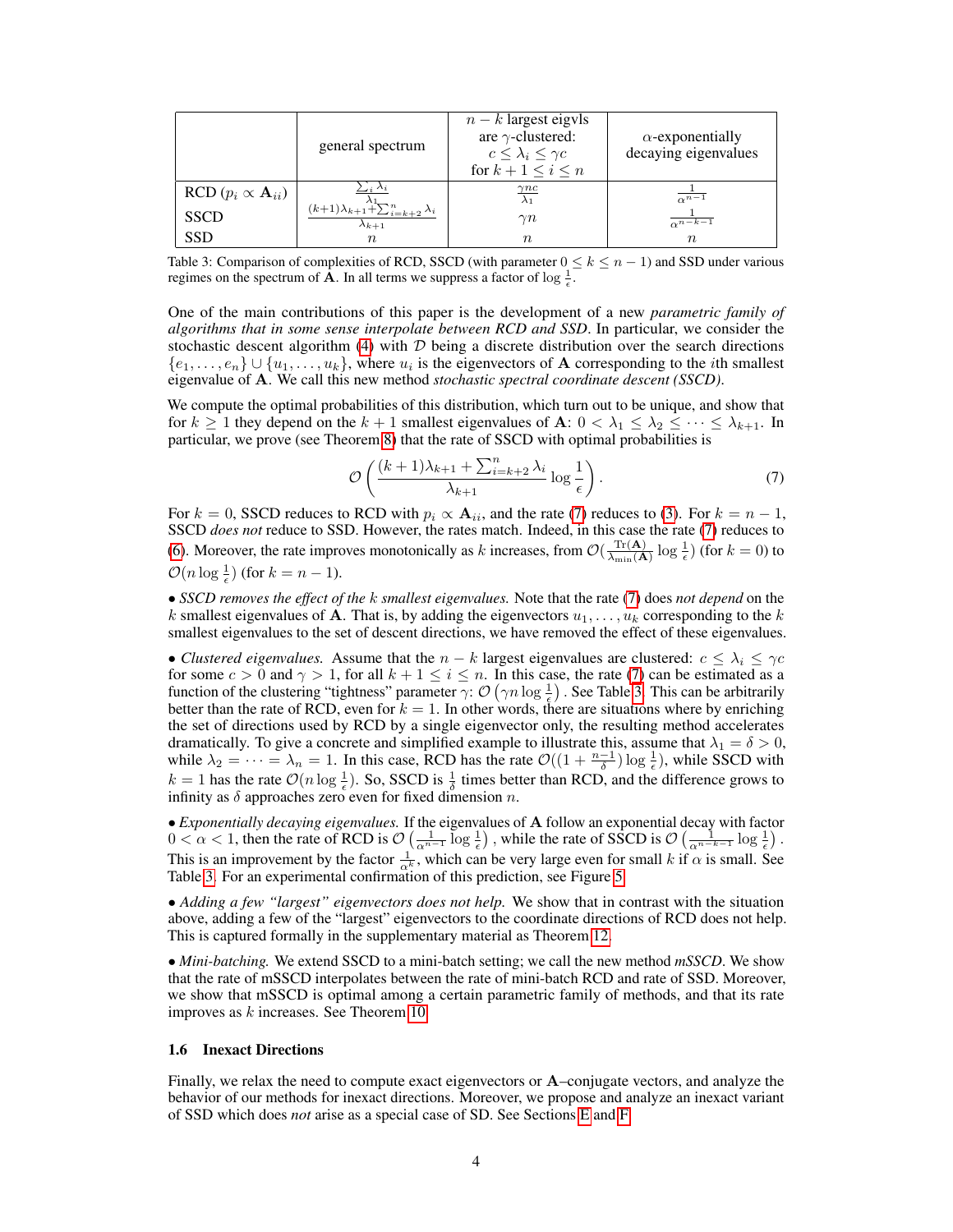# 2 Stochastic Descent

The stochastic descent method was described in (4). We now formalize it as Algorithm 1, and equip it with a stepsize, which will be useful in Section A.1, where we study mini-batch version of SD.

Algorithm 1 Stochastic Descent (SD)

**Parameters:** Distribution D; Stepsize parameter  $\omega > 0$ **Initialize:** Choose  $x_0 \in \mathbb{R}^n$ for  $t = 0, 1, 2, ...$  do Sample search direction  $s_t \sim \mathcal{D}$  and set  $x_{t+1} = x_t - \omega \frac{s_t^{\top} (\mathbf{A} x_t - b)}{\top \mathbf{A}}$  $\frac{\sum_{t=1}^{t} S_t}{s_t^{\top} \mathbf{A} s_t} s_t$ end for

In order to guarantee convergence of SD, we restrict our attention to the class of *proper* distributions. Assumption 1. *Distribution* D *is* proper *with respect to* A*. That is,* Es∼D[H] *is invertible, where*

$$
\mathbf{H} := \frac{ss^{\top}}{s^{\top} \mathbf{A}s}.
$$
 (8)

Next we present the main convergence result for SD.

Lemma 1 (Convergence of stochastic descent [6, 18]). *Let* D *be proper with respect to* A*, and let* 0 < ω < 2*. Stochastic descent (Algorithm 1) converges linearly in expectation,*

$$
\mathbb{E}\left[\left\|x_t - x_*\right\|_{\mathbf{A}}^2\right] \le (1 - \omega(2 - \omega)\lambda_{\min}(\mathbf{W}))^t \|x_0 - x_*\|_{\mathbf{A}}^2,
$$

and we also have the lower bound  $(1-\omega(2-\omega)\lambda_{\max}(\mathbf{W}))^t\|x_0-x_*\|_{\mathbf{A}}^2\leq \mathbb{E}\left[\|x_t-x_*\|_{\mathbf{A}}^2\right],$  where

$$
\mathbf{W} := \mathbb{E}_{s \sim \mathcal{D}} \left[ \mathbf{A}^{1/2} \mathbf{H} \mathbf{A}^{1/2} \right]. \tag{9}
$$

*Finally, the statement remains true if we replace*  $||x_t - x_*||^2$  *by*  $f(x_t) - f(x_*)$  *for all t.* 

It is easy to observe that the stepsize choice  $\omega = 1$  is optimal. This is why we have decided to present the SD method (4) with this choice of stepsize. Moreover, notice that due to linearity of expectation,

$$
\operatorname{Tr}(\mathbf{W}) \stackrel{(9)}{=} \mathbb{E}\left[\operatorname{Tr}(\mathbf{A}^{1/2}\mathbf{H}\mathbf{A}^{1/2})\right] \stackrel{(8)}{=} \mathbb{E}\left[\operatorname{Tr}\left(\frac{z\overline{z}^{\top}}{z^{\top}z}\right)\right] = \mathbb{E}\left[\operatorname{Tr}\left(\frac{z^{\top}z}{z^{\top}z}\right)\right] = 1,
$$

where  $z = \mathbf{A}^{1/2} s$ . Therefore,  $0 < \lambda_{\min}(\mathbf{W}) \leq \frac{1}{n} \leq \lambda_{\max}(\mathbf{W}) \leq 1$ .

#### 2.1 Stochastic Spectral Descent

Let  $\mathbf{A} = \sum_{i=1}^n \lambda_i u_i u_i^\top$  be the eigenvalue decomposition of **A**. That is,  $0 < \lambda_1 \leq \lambda_2 \leq \ldots \leq \lambda_n$ are the eigenvalues of A and  $u_1, \ldots, u_n$  are the corresponding orthonormal eigenvectors. Consider now the SD method with D being the uniform distribution over the set  $\{u_1, \ldots, u_n\}$ , and  $\omega = 1$ . This gives rise to a new variant of SD which we call *stochastic spectral descent (SSD)*.

Algorithm 2 Stochastic Spectral Descent (SSD)

**Initialize:**  $x_0 \in \mathbb{R}^n$ ;  $(u_1, \lambda_1)$ , ...  $(u_n, \lambda_n)$ : eigenvectors and eigenvalues of **A** for  $t = 0, 1, 2, \ldots$  do

Choose 
$$
i \in [n]
$$
 uniformly at random and set  $x_{t+1} = x_t - \left(u_i^\top x_t - \frac{u_i^\top b}{\lambda_i}\right) u_i$   
end for

For SSD we can establish an unusually strong convergence result, both in terms of speed and tightness. **Theorem 2** (Convergence of stochastic spectral descent). Let  $\{x_k\}$  be the sequence of random *iterates produced by stochastic spectral descent (Algorithm 2). Then*

$$
\mathbb{E}[\|x_t - x_*\|_{\mathbf{A}}^2] = \left(1 - \frac{1}{n}\right)^t \|x_0 - x_*\|_{\mathbf{A}}^2.
$$
 (10)

This theorem implies the rate (6) mentioned in the introduction. Up to a log factor, SSD only needs  $n$ iterations to converge. Notice that (10) is an *identity*, and hence the rate is not improvable.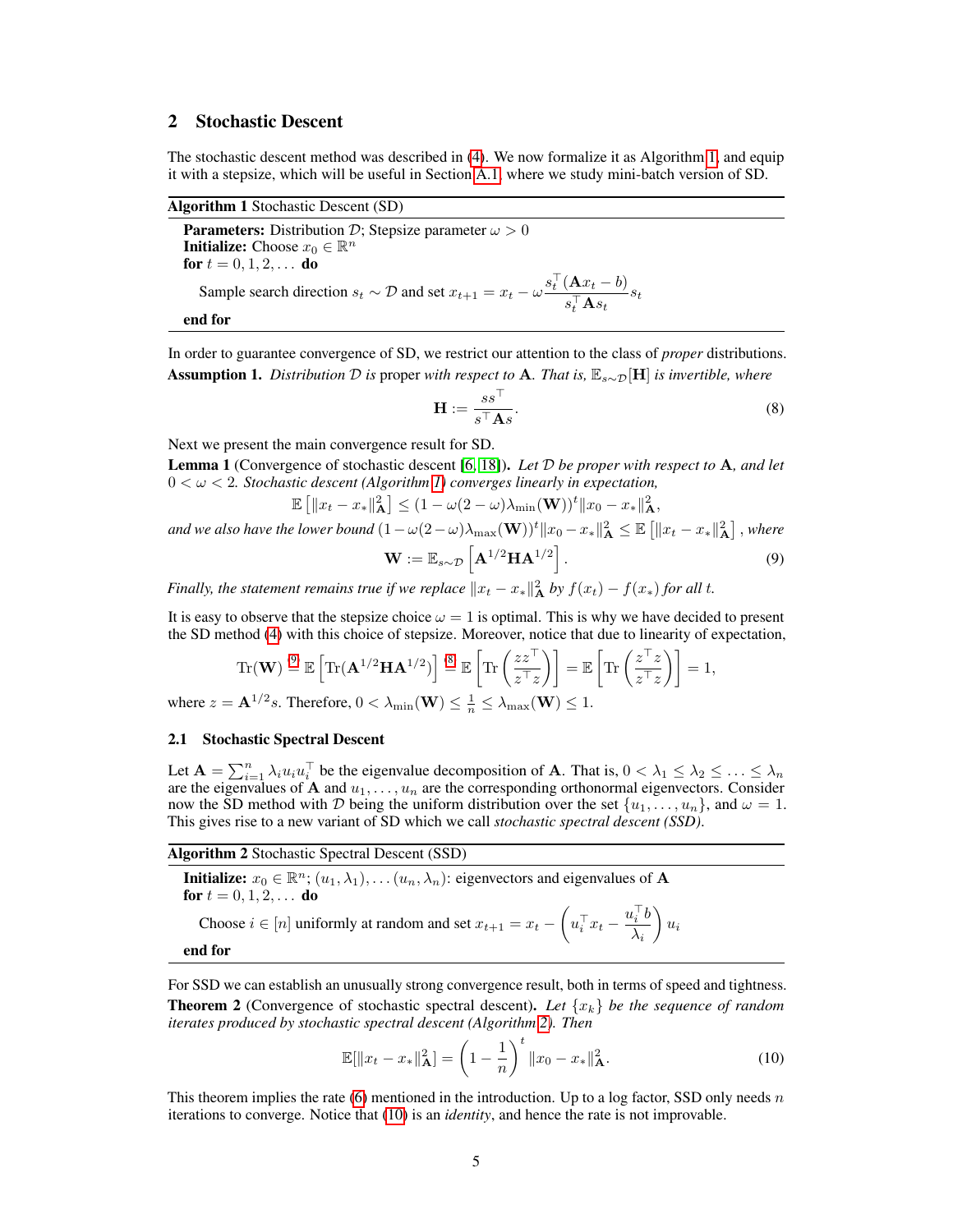#### 2.2 Stochastic Conjugate Descent

The same rate as in Theorem 2 holds for the *stochastic conjugate descent* (SconD) method, which arises as a special case of stochastic descent for  $\omega = 1$  and D being a uniform distribution over a set of A-orthogonal (i.e., conjugate) vectors. The proof follows by combining Lemmas 1 and 13.

#### 2.3 Randomized Coordinate Descent

RCD (Algorithm 3) arises as a special case of SD with unit stepsize ( $\omega = 1$ ) and distribution D given by  $s_t = e_i$  with probability  $p_i > 0$ .

Algorithm 3 Randomized Coordinate Descent (RCD)

**Parameters:** probabilities  $p_1, \ldots, p_n > 0$ Initialize:  $x_0 \in \mathbb{R}^n$ for  $t = 0, 1, 2, ...$  do Choose  $i \in [n]$  with probability  $p_i > 0$  and set  $x_{t+1} = x_t - \frac{\mathbf{A}_{i}:x_t - b_i}{\mathbf{A}_{i}:x_t - b_i}$  $\frac{a_i - a_i}{\mathbf{A}_{ii}} e_i$ end for

The rate of RCD (Algorithm 3) can therefore be deduced from Lemma 1. Notice that in view of (8), we have  $\mathbb{E}[\mathbf{H}] = \sum_i p_i \frac{e_i e_i^{\top}}{\mathbf{A}_{ii}} = \text{Diag}(\frac{p_1}{\mathbf{A}_{11}}, \dots, \frac{p_n}{\mathbf{A}_{nn}})$ . So, as long as all probabilities are positive,

Assumption 1 is satisfied. Therefore, Lemma 1 applies and RCD enjoys the rate

$$
\mathcal{O}\left(\left[\lambda_{\min}\left(\mathbf{A}\mathrm{Diag}\left(\frac{p_i}{\mathbf{A}_{ii}}\right)\right)\right]^{-1}\log\frac{1}{\epsilon}\right).
$$
\n(11)

#### 2.3.1 Uniform probabilities can be optimal

We first prove that uniform probabilities are optimal in 2D.

**Theorem 3.** Let  $n = 2$  and consider RCD (Algorithm 3) with probabilities  $p_1 > 0$  and  $p_2 > 0$ ,  $p_1 + p_2 = 1$ *. Then the choice*  $p_1 = p_2 = \frac{1}{2}$  *optimizes the rate of RCD in* (11)*.* 

Next we claim that uniform probabilities are optimal in any dimension  $n$  as long as  $A$  is diagonal. **Theorem 4.** Let  $n \geq 2$  and let **A** be diagonal. Then uniform probabilities ( $p_i = \frac{1}{n}$  for all i) optimize *the rate of RCD in* (11)*.*

#### 2.3.2 "Importance" sampling can be unimportant

In our next result we contradict conventional wisdom about typical choices of "importance sampling" probabilities. We claim that diagonal and row-squared-norm probabilities can lead to an arbitrarily worse performance than uniform probabilities.

**Theorem 5.** For every  $n \geq 2$  and  $T > 0$ , there exists **A** such that: (i) The rate of RCD with  $p_i \propto \mathbf{A}_{ii}$  is T times worse than the rate of RCD with uniform probabilities. (ii) The rate of RCD with  $p_i \propto \|\mathbf{A}_{i:}\|^2$  is  $T$  *times worse than the rate of RCD with uniform probabilities.* 

#### 2.3.3 Optimal probabilities can be bad

Finally, we show that there is no hope for adjustment of probabilities in RCD to lead to a rate independent of the data A, as is the case for SSD. Our first result states that such a result can't be obtained from the generic rate (11).

**Theorem 6.** For every  $n \geq 2$  and  $T > 0$ , there exists A such that the number of iterations (as *expressed by formula* (11)*) of RCD with any choice of probabilities*  $p_1, \ldots, p_n > 0$  *is*  $\mathcal{O}(T \log(1/\epsilon))$ *.* 

However, that does not mean, by itself, that such a result can't be possibly obtained via a different analysis. Our next result shatters these hopes as we establish a *lower bound* which can be arbitrarily larger than the dimension  $n$ .

**Theorem 7.** *For every*  $n \geq 2$  *and*  $T > 0$ *, there exists an*  $n \times n$  *positive definite matrix* **A** *and starting point*  $x_0$ , such that the number of iterations of RCD with any choice probabilities  $p_1, \ldots, p_n > 0$  is  $\Omega(T \log(1/\epsilon))$ .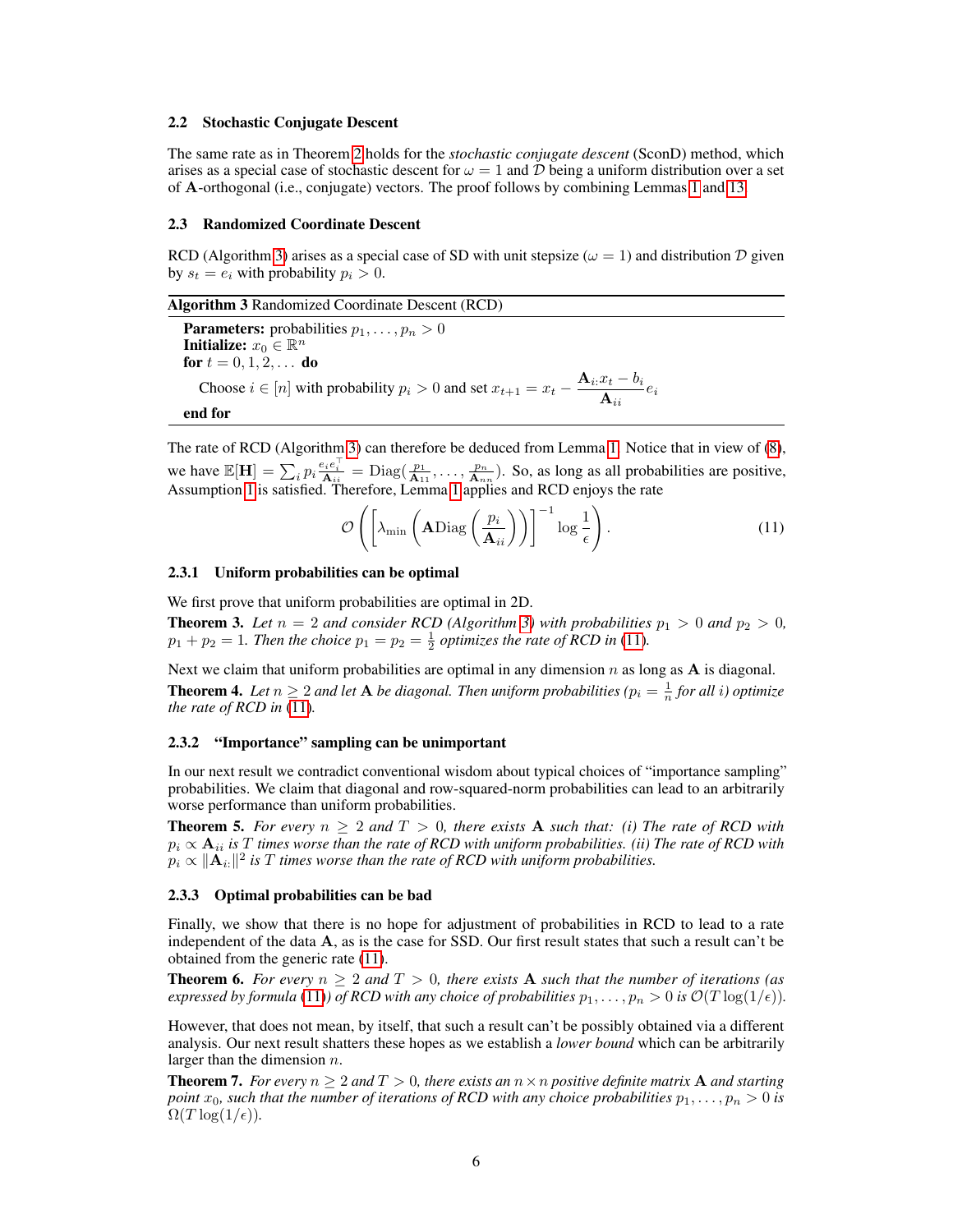## 3 Interpolating Between RCD and SSD

Assume now that we have some partial spectral information available. In particular, fix  $k \in \mathbb{Z}$  $\{0, 1, \ldots, n-1\}$  and assume we know eigenvectors  $u_i$  and eigenvalues  $\lambda_i$  for  $i = 1, \ldots, k$ . We now define a parametric distribution  $\mathcal{D}(\alpha, \beta_1, \dots, \beta_k)$  with parameters  $\alpha > 0$  and  $\beta_1, \dots, \beta_k \ge 0$  as follows. Sample  $s \sim \mathcal{D}(\alpha, \beta_1, \dots, \beta_k)$  arises through the process

$$
s = \begin{cases} e_i & \text{with probability } p_i = \frac{\alpha \mathbf{A}_{ii}}{C_k}, \ i \in [n], \\ u_i & \text{with probability } p_{n+i} = \frac{\beta}{C_k}, \ i \in [k], \end{cases}
$$

where  $C_k := \alpha \text{Tr}(\mathbf{A}) + \sum_{i=1}^k \beta_i$  is a normalizing factor ensuring that the probabilities sum up to 1.

#### 3.1 The method and its convergence rate

Applying the SD method with the distribution  $\mathcal{D} = \mathcal{D}(\alpha, \beta_1, \dots, \beta_k)$  gives rise to a new specific method which we call *stochastic spectral coordinate descent (SSCD)*.

**Algorithm 4 Stochastic Spectral Coordinate Descent (SSCD)**  
\n**Parameters:** Distribution 
$$
\mathcal{D}(\alpha, \beta_1, ..., \beta_k)
$$
  
\n**Initialize:**  $x_0 \in \mathbb{R}^n$   
\n**for**  $t = 0, 1, 2, ...$  **do**  
\nSample  $s_t \sim \mathcal{D}(\alpha, \beta_1, ..., \beta_k)$  and set  $x_{t+1} = x_t - \frac{s_t^\top (\mathbf{A} x_t - b)}{s_t^\top \mathbf{A} s_t} s_t$   
\n**end for**

**Theorem 8.** *Consider Stochastic Spectral Coordinate Descent (Algorithm 4) for fixed*  $k \in \mathbb{Z}$  $\{0, 1, \ldots, n-1\}$ . The method converges linearly for all positive  $\alpha > 0$  and nonnegative  $\beta_i$ . *The best rate is obtained for parameters*  $\alpha = 1$  *and*  $\beta_i = \lambda_{k+1} - \lambda_i$ *; and this is the unique choice of parameters leading to the best rate. In this case,*

$$
\mathbb{E} [||x_t - x_*||_A^2] \leq \left(1 - \frac{\lambda_{k+1}}{C_k}\right)^t ||x_0 - x_*||_A^2,
$$

where  $C_k := (k+1)\lambda_{k+1} + \sum_{i=k+2}^n \lambda_i$ *. Moreover, the rate improves as k grows, and we have* 

$$
\frac{\lambda_1}{\text{Tr}(\mathbf{A})} = \frac{\lambda_1}{C_0} \le \dots \le \frac{\lambda_{k+1}}{C_k} \le \dots \le \frac{\lambda_n}{C_{n-1}} = \frac{1}{n}.
$$

If  $k = 0$ , SSCD reduces to RCD (with diagonal probabilities). Since  $\frac{\lambda_1}{C_0} = \frac{\lambda_1}{\text{Tr}(\mathbf{A})}$ , we recover the rate of RCD of Leventhal and Lewis [10]. With the choice  $k = n - 1$  our method does *not* reduce to SSD. However, the rates match. Indeed,  $\frac{\lambda_n}{C_{n-1}} = \frac{\lambda_n}{n\lambda_n} = \frac{1}{n}$  (compare with Theorem 2).

#### 3.2 "Largest" eigenvectors do not help

It is natural to ask whether there is any benefit in considering a few "largest" eigenvectors instead. Unfortunately, for the same parametric family as in Theorem 8, the answer is negative. The optimal parameters suggest that RCD has better rate without these directions. See Thm 12 in suppl. material.

## 4 Experiments

#### 4.1 Stochastic spectral coordinate descent (SSCD)

In our first experiment we study how the practical behavior of SSCD (Algorithm 4) depends on the choice of k. What we study here does not depend on the dimensionality of the problem  $(n)$ , and hence it suffices to perform the experiments on small dimensional problems  $(n = 30)$ . In this experiment we consider the regime of *clustered eigenvalues* described in the introduction and summarized in Table 3. In particular, we construct a synthetic matrix  $\mathbf{A} \in \mathbb{R}^{30 \times 30}$  with the smallest 15 eigenvalues clustered in the interval  $(5, 5 + \Delta)$  and the largest 15 eigenvalues clustered in the interval  $(\theta, \theta + \Delta)$ .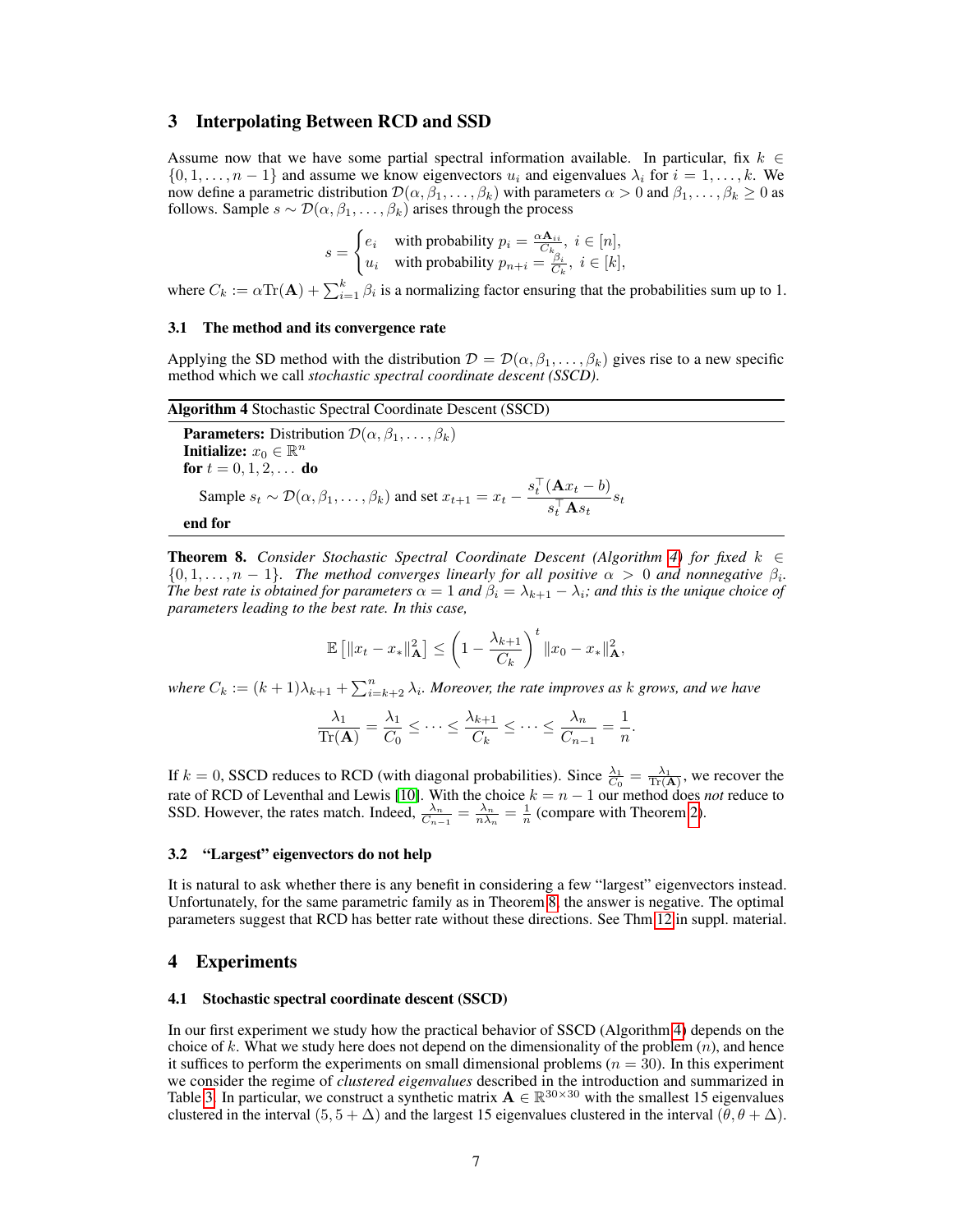

Figure 1: Expected precision  $\mathbb{E}\left[\|x_t - x_*\|_A^2 / \|x_0 - x_*\|_A^2\right]$  versus # iterations of SSCD for symmetric positive definite matrices **A** of size 30  $\times$  30 with different structures of spectra. The spectrum of **A** consists of 2 equally sized clusters of eigenvalues; one in the interval  $(5, 5 + \Delta)$ , and the other in the interval  $(\theta, \theta + \Delta)$ .



Figure 2: Expected precision versus # iterations of mini-batch SSCD for  $A \in \mathbb{R}^{30 \times 30}$  and several choices of mini-batch size  $\tau$ . The spectrum of **A** was chosen as a uniform discretization of the interval [1, 60].

We vary the *tightness* parameter  $\Delta$  and the *separation* parameter  $\theta$ , and study the performance of SSCD for various choices of k. See Figure 3.

Our first finding is a confirmation of the *phase transition* phenomenon predicted by our theory. Recall that the rate of SSCD (see Theorem 8) is  $\tilde{\mathcal{O}}\left(\frac{(k+1)\lambda_{k+1}^2 + \sum_{i=k+2}^n \lambda_i}{\lambda_{k+1}}\right)$ . If  $k < 15$ , we know  $\lambda_i \in (5, 5 + \Delta)$  for  $i = 1, 2, \ldots, k + 1$ , and  $\lambda_i \in (\theta, \theta + \Delta)$  for  $i = k + 2, \ldots, n$ . Therefore, the rate can be estimated as  $r_{small} := \tilde{\mathcal{O}}(k + 1 + (n - k - 1)(\theta + \Delta)/5)$ . On the other hand, if  $k \ge 15$ , we know that  $\lambda_i \in (\theta, \theta + \Delta)$  for  $i = k + 1, \dots, n$ , and hence the rate can be estimated as  $r_{large} := \tilde{\mathcal{O}}(k+1+(n-k-1)(\theta+\Delta)/\theta)$ . Note that if the separation  $\theta$  between the two clusters is large, the rate  $r_{large}$  is much better than the rate  $r_{small}$ . Indeed, in this regime, the rate  $r_{large}$ becomes  $\mathcal{O}(n)$ , while  $r_{small}$  can be arbitrarily large.

Going back to Figure 3, notice that this can be observed in the experiments. There is a clear *phase transition* at  $k = 15$ , as predicted be the above analysis. Methods using  $k \in \{0, 6, 12\}$  are relatively slow (although still enjoying a linear rate), and tend to have similar behaviour, especially when  $\Delta$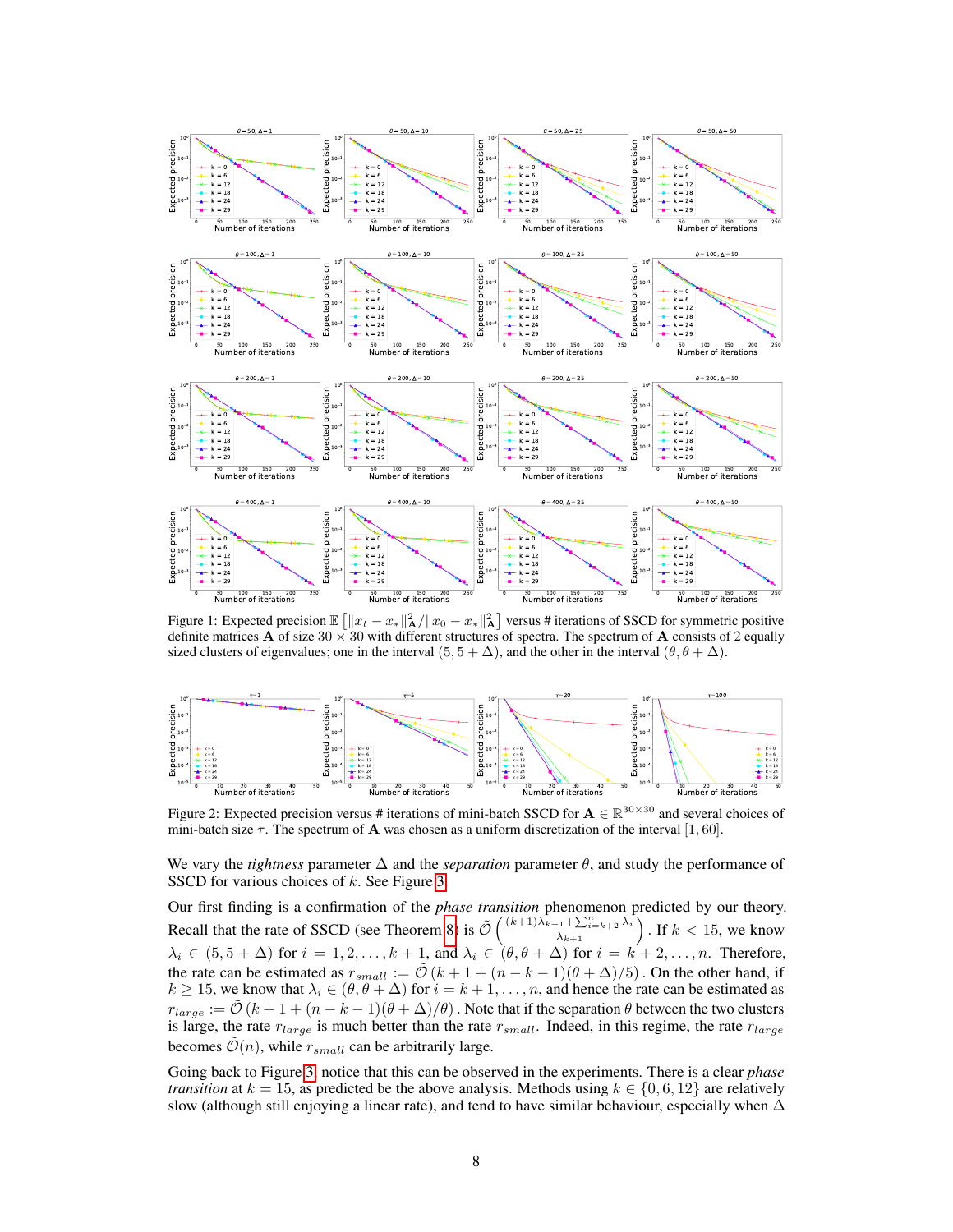is small. On the other hand, methods using  $k \in \{18, 24, 29\}$  are much faster, with a behaviour nearly independent of  $\theta$  and  $\Delta$ . Moreover, as  $\theta$  increases, the difference in the rates between the *slow* methods using  $k \in \{0, 6, 12\}$  and the *fast* methods using  $k \in \{18, 24, 29\}$  grows. We have performed more experiments with three clusters; see Fig 4 in the supplementary material.

#### 4.2 Mini-batch SSCD

In Figure 2 we report on the behavior of mSSCD, the mini-batch version of SSCD, for four choices of the mini-batch parameter  $\tau$ , and several choices of k. Mini-batch of size  $\tau$  is processed in parallel on  $\tau$  processors, and the cost of a single iteration of mSSCD is (roughly) the same for all  $\tau$ . For  $\tau = 1$ , the method reduces to SSCD, considered in previous experiment (but on a different dataset). Since the number of iterations is small, there are no noticeable differences across using different values of k. As  $\tau$  grows, however, all methods become faster. Mini-batching seems to be more useful as k is larger. Moreover, we can observe that acceleration through mini-batching starts more aggressively for small values op  $k$ , and its added benefit for increasing values of  $k$  is getting smaller and smaller. This means that even for relatively small values of  $k$ , mini-batching can be expected to lead to substantial speed-ups.

## 4.3 Matrix with 10 billion entries

In Figure 3 we report on an experiment using a synthetic problem with data matrix A of dimension  $n = 10^5$  (i.e., potentially with  $10^{10}$  entries). As all experiments were done on a laptop, we worked with sparse matrices with  $10^6$  nonzeros only. In the first row of Figure 3 we consider matrix A with all eigenvalues distributed uniformly on the interval [1, 100]. We observe that SSCD with  $k = 10^4$ (just 10% of *n*) requires about an *order of magnitude* less iterations than SSCD with  $k = 0$  (=RCD). In the second row we consider a scenario where  $l$  eigenvalues are small, contained in [1, 2], with the rest of the eigenvalues contained in [100, 200]. We consider  $l = 10$  and  $l = 1000$  and study the behaviour of SSCD with  $k = l$ . We see that for  $l = 10$ , SSCD performs dramatically better than RCD: it is able to achieve machine precision while RCD struggles to reduce the initial error by a factor larger than 10<sup>6</sup>. For  $l = 1000$ , SSCD achieves error 10<sup>-9</sup> while RCD struggles to push the error below 10<sup>−</sup><sup>4</sup> . These tests show that in terms of # iterations, *SSCD has the capacity to accelerate on RCD by many orders of magnitude.*



Figure 3: Expected precision  $\mathbb{E} \left[ \|x_t - x_*\|_A^2 / \|x_0 - x_*\|_A^2 \right]$  versus # iterations of SSCD for a matrix  $A \in$  $\mathbb{R}^{10^5 \times 10^5}$ . Top row: spectrum of **A** is uniformly distributed on [1, 100]. Bottom row: spectrum contained in two clusters: [1, 2] and [100, 200].

## 5 Extensions

Our algorithms and convergence results can be extended to eigenvectors and conjugate directions which are only computed *approximately*. Some of this development can be found in the suppl. material (see Section E). Finally, as mentioned in the introduction, our results can be extended to the more general problem of minimizing  $f(x) = \phi(\mathbf{A}x)$ , where  $\phi$  is smooth and strongly convex.

## References

- [1] Zeyuan Allen-Zhu, Zheng Qu, Peter Richtárik, and Yang Yuan. Even faster accelerated coordinate descent using non-uniform sampling. In *ICML*, pages 1110–1119, 2016.
- [2] Jonathan Barzilai and Borwein Jonathan M. Two point step size gradient methods. *IMA Journal of Numerical Analysis*, 8:141–148, 1988.